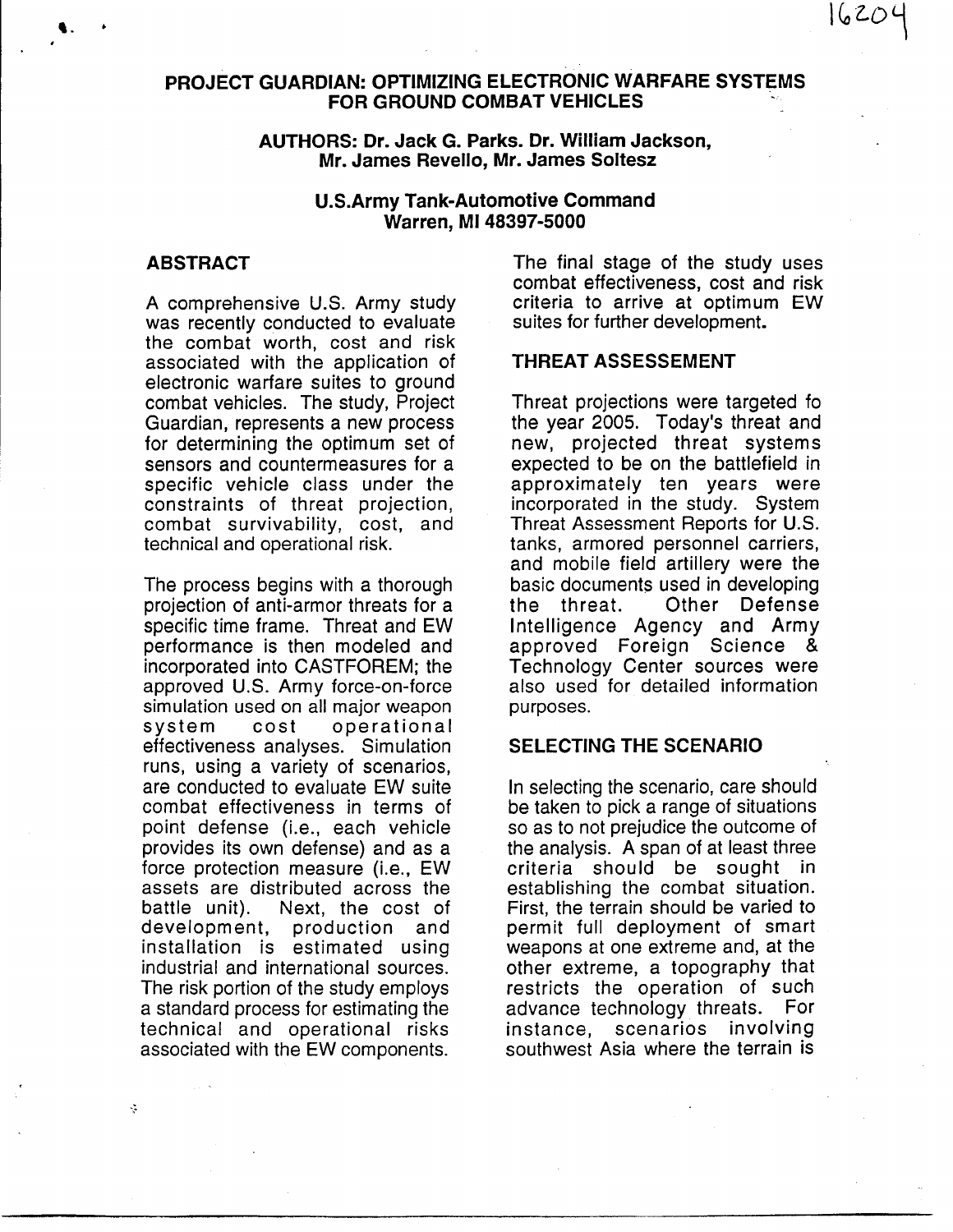| <b>Report Documentation Page</b>                                                                                                                                                                                                                                                                                                                                                                                                                                                                                                                                                                                                                                                                                                                                                                                                                                   |                             |                              |                               |                                   | Form Approved<br>OMB No. 0704-0188                          |  |
|--------------------------------------------------------------------------------------------------------------------------------------------------------------------------------------------------------------------------------------------------------------------------------------------------------------------------------------------------------------------------------------------------------------------------------------------------------------------------------------------------------------------------------------------------------------------------------------------------------------------------------------------------------------------------------------------------------------------------------------------------------------------------------------------------------------------------------------------------------------------|-----------------------------|------------------------------|-------------------------------|-----------------------------------|-------------------------------------------------------------|--|
| Public reporting burden for the collection of information is estimated to average 1 hour per response, including the time for reviewing instructions, searching existing data sources, gathering and<br>maintaining the data needed, and completing and reviewing the collection of information. Send comments regarding this burden estimate or any other aspect of this collection of information,<br>including suggestions for reducing this burden, to Washington Headquarters Services, Directorate for Information Operations and Reports, 1215 Jefferson Davis Highway, Suite 1204, Arlington<br>VA 22202-4302. Respondents should be aware that notwithstanding any other provision of law, no person shall be subject to a penalty for failing to comply with a collection of information if it<br>does not display a currently valid OMB control number. |                             |                              |                               |                                   |                                                             |  |
| 1. REPORT DATE<br>09 APR 1995                                                                                                                                                                                                                                                                                                                                                                                                                                                                                                                                                                                                                                                                                                                                                                                                                                      |                             | 2. REPORT TYPE<br>N/A        |                               | <b>3. DATES COVERED</b>           |                                                             |  |
| <b>4. TITLE AND SUBTITLE</b>                                                                                                                                                                                                                                                                                                                                                                                                                                                                                                                                                                                                                                                                                                                                                                                                                                       |                             |                              |                               |                                   | <b>5a. CONTRACT NUMBER</b>                                  |  |
| <b>Project Guardian: Optimizing Electronic Warfare Systems for Ground</b>                                                                                                                                                                                                                                                                                                                                                                                                                                                                                                                                                                                                                                                                                                                                                                                          |                             |                              |                               |                                   | <b>5b. GRANT NUMBER</b>                                     |  |
| <b>Combat Vehicles</b>                                                                                                                                                                                                                                                                                                                                                                                                                                                                                                                                                                                                                                                                                                                                                                                                                                             |                             |                              |                               | <b>5c. PROGRAM ELEMENT NUMBER</b> |                                                             |  |
| 6. AUTHOR(S)<br>; ; ; Parks /Dr. Jack G.Jackson /Dr. WilliamRevello /JamesSoltesz /James                                                                                                                                                                                                                                                                                                                                                                                                                                                                                                                                                                                                                                                                                                                                                                           |                             |                              |                               |                                   | <b>5d. PROJECT NUMBER</b>                                   |  |
|                                                                                                                                                                                                                                                                                                                                                                                                                                                                                                                                                                                                                                                                                                                                                                                                                                                                    |                             |                              |                               |                                   | <b>5e. TASK NUMBER</b>                                      |  |
|                                                                                                                                                                                                                                                                                                                                                                                                                                                                                                                                                                                                                                                                                                                                                                                                                                                                    |                             |                              |                               |                                   | <b>5f. WORK UNIT NUMBER</b>                                 |  |
| 7. PERFORMING ORGANIZATION NAME(S) AND ADDRESS(ES)<br>USA TACOM 6501 E 11 Mile Road Warren, MI 48397-5000                                                                                                                                                                                                                                                                                                                                                                                                                                                                                                                                                                                                                                                                                                                                                          |                             |                              |                               |                                   | 8. PERFORMING ORGANIZATION<br><b>REPORT NUMBER</b><br>16204 |  |
| 9. SPONSORING/MONITORING AGENCY NAME(S) AND ADDRESS(ES)                                                                                                                                                                                                                                                                                                                                                                                                                                                                                                                                                                                                                                                                                                                                                                                                            |                             |                              |                               |                                   | 10. SPONSOR/MONITOR'S ACRONYM(S)                            |  |
| <b>TACOM TARDEC</b>                                                                                                                                                                                                                                                                                                                                                                                                                                                                                                                                                                                                                                                                                                                                                                                                                                                |                             |                              |                               |                                   | <b>11. SPONSOR/MONITOR'S REPORT</b><br>NUMBER(S)            |  |
| 12. DISTRIBUTION/AVAILABILITY STATEMENT<br>Approved for public release, distribution unlimited.                                                                                                                                                                                                                                                                                                                                                                                                                                                                                                                                                                                                                                                                                                                                                                    |                             |                              |                               |                                   |                                                             |  |
| <b>13. SUPPLEMENTARY NOTES</b>                                                                                                                                                                                                                                                                                                                                                                                                                                                                                                                                                                                                                                                                                                                                                                                                                                     |                             |                              |                               |                                   |                                                             |  |
| 14. ABSTRACT                                                                                                                                                                                                                                                                                                                                                                                                                                                                                                                                                                                                                                                                                                                                                                                                                                                       |                             |                              |                               |                                   |                                                             |  |
| <b>15. SUBJECT TERMS</b>                                                                                                                                                                                                                                                                                                                                                                                                                                                                                                                                                                                                                                                                                                                                                                                                                                           |                             |                              |                               |                                   |                                                             |  |
| <b>16. SECURITY CLASSIFICATION OF:</b>                                                                                                                                                                                                                                                                                                                                                                                                                                                                                                                                                                                                                                                                                                                                                                                                                             |                             |                              | 17. LIMITATION OF             | 18. NUMBER                        | 19a. NAME OF                                                |  |
| a. REPORT<br>unclassified                                                                                                                                                                                                                                                                                                                                                                                                                                                                                                                                                                                                                                                                                                                                                                                                                                          | b. ABSTRACT<br>unclassified | c. THIS PAGE<br>unclassified | <b>ABSTRACT</b><br><b>SAR</b> | OF PAGES<br>7                     | <b>RESPONSIBLE PERSON</b>                                   |  |

**Standard Form 298 (Rev. 8-98)**<br>Prescribed by ANSI Std Z39-18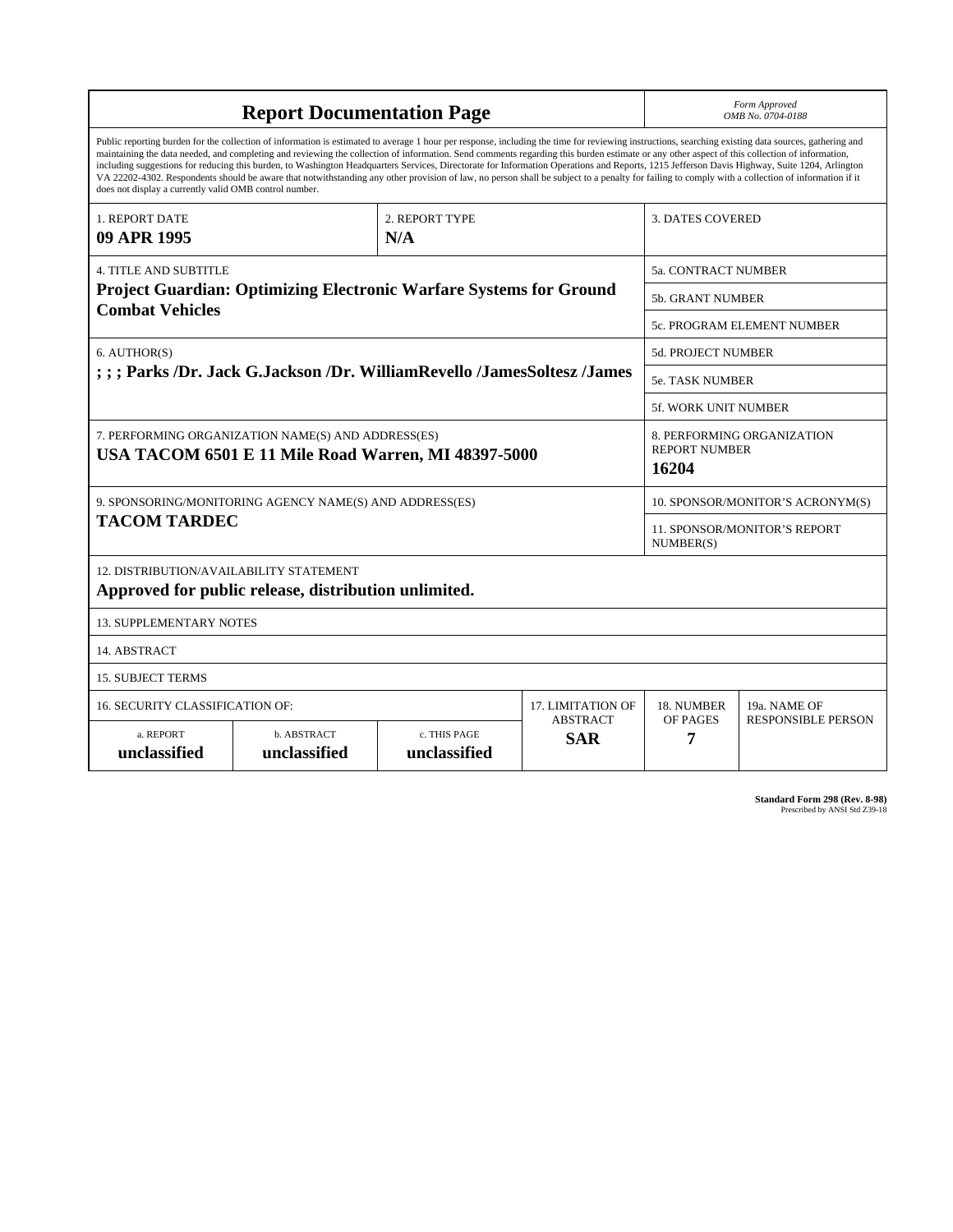flat and line of sights are greater than weapon ranges permit smart weapons to be used to their full Conversely, European potential. regions have shorter line of sight terrain characteristics and ranges of engagement are consequently less.

A second criteria to be remembered in scenario selection is engagement type. Meeting engagements entail the dynamic movement of threat weapon systems and EW protected platforms. Inherent in such engagements are tactics which may favor the use of certain threats and the placement of certain types of blue vehicle systems. In addition to meeting engagements, defensive situations should also be used in the analysis. Defensive positions permit blue vehicles to be in defilade and increases the effectiveness of such countermeasures as multi-spectral smoke.

A final criteria to be considered in selecting a scenario is that of vehicle  $mix$ Variations in the relative number of tanks and APCs can have a significant effect on the killer victim scoreboard and hence the conclusions one reaches when analyzing cost and combat effectiveness plots. The variation of this criteria should span the range of vehicle mixes that the user intends to use in actual wartime situations.

In the final analysis, results between various scenarios should be compared to uncover trends in the data produced. Performance of selected EW suites should, in general, be consistent between scenarios. Specific suites, however, may be effected by terrain, engagement type, or vehicle mix. Considerable insight can be gain in

such circumstance by informing the user how to best equip his vehicle fleet in advance of a particular combat engagement.

# A PROTECTION CONTINUUM

In Project Guardian, a continuum of protection options were considered. At one end of the continuum is point defense where each major vehicle system is equipped with the same EW suite to protect itself from a majority of the threats encountered. This option is generally the most combat effective option but also proves to be the most costly method to protect the force.

The second point in the continuum is termed selected defense. In this case specific vehicle classes are equipped with the same EW suite, other vehicle classes do not possess EW assets. This option generally proves to be cost effective by providing enhanced protection to forces' high value targets. Depending on the type of scenario, protecting only the tanks or only the field artillery systems may prove to be highly effective from a cost and combat payoff standpoint.

A third distribution of EW assets is . possible if sensor equipment is shared among vehicles within a battle unit. Battle units considered were either platoons or sections of This option, called vehicles. distributed protection, provides lower cost since sensors are generally the more expensive component of an EW suite. Vehicles in the battle unit all have a full complement of countermeasures with the possible exception of Radar Warning Receivers (RWR) and Radar jammers. Inherent in this option is

÷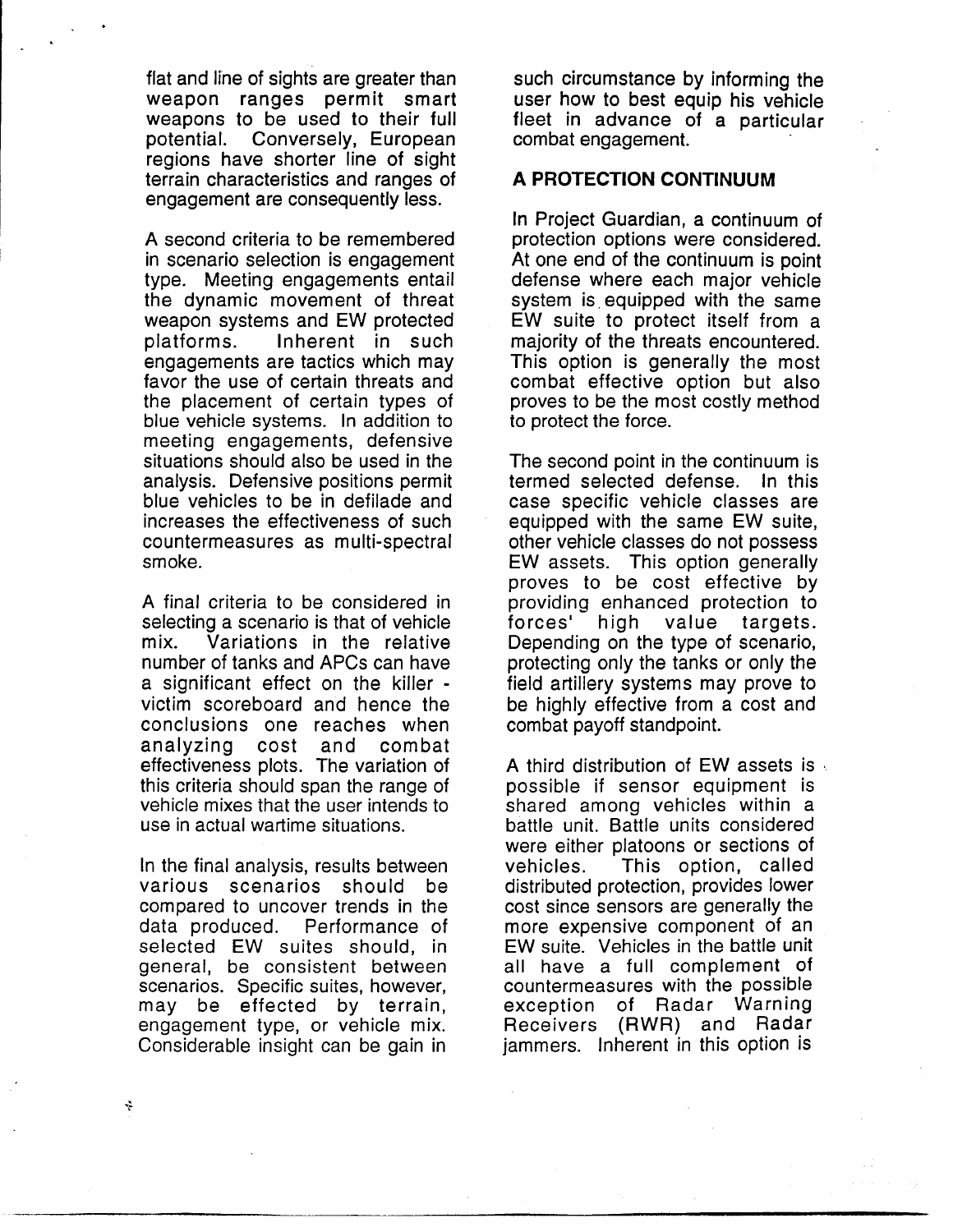the existence of an intra-vehicle communication system capable of transmitting threat information to the vehicles being targeted.

At the upper end of the protection continuum is area protection. In this option, a single vehicle is equipped with the sensors and a countermeasures capable 0f protecting the battle unit. For. example a radar jammer could protect a battle unit against threats using radar to target the unit. This depends on option also a communication link between vehicles of the battle unit to be effective since not all sensors are amenable to area detection in its purest form.

In the table below are examples of each of the protection options just described. Sensors indicated are Laser Warning Receiver (LWR), Missile Warning Receiver (MWR), and Radar Warning Receiver (RWR).

|            | <b>POINT</b> | <b>SELEC</b> | DIST        | AREA        |
|------------|--------------|--------------|-------------|-------------|
| <b>LWR</b> | ALL          | М1           | M1          | ALL         |
| <b>MWR</b> | ALL          | М1           | M2.         | <b>NONE</b> |
| <b>RWR</b> | ALL          | М1           | <b>NONE</b> | <b>NONE</b> |
| <b>CM</b>  | ALL          | М1           | ALL         | ONE.        |

## **COST ESTIMATING**

**EW** Estimating the cost of componentry involves an examination of three cost factors; development costs, production costs, and integration costs. If the sensor or countermeasure is in a development phase, an estimate of the cost required to fully develop the item for production is required. This estimate is then prorated over the number of units expected to be **Production quantities** produced. depend on what option will be selected from the protection continuum. A consideration of the fleet size enters at this point and for

Project Guardian Force Level One. an Army projection of future combat vehicle production quantities, was used. For example, suites for point defense used 1079 M1A2 tanks as a reference in the cost estimating.

Integration of EW suites are also included in any final total cost Such integration can estimate. generally be accomplished at a depot and involves the labor and fixtures required to install the sensors and countermeasures to the vehicles exterior. Integration cost may vary between vehicle classes due to the need for positioning the sensor or countermeasure in such a manner as to not interfere with other equipment or system operation.

Much of the cost estimates were obtained from suppliers of EW equipment and vehicle producers. In addition to this source, benchmark data was also obtained from manufactures of aircraft EW systems, and foreign companies.

#### **COMBINING COST AND SURVIVABILITY**

A number of representations were examined to portray the relationship between cost of EW suites and the resultant survivability. Metrics such as force exchange ratios and cost as a percentage of vehicle cost were used at various stages of the study and were found to be less than satisfactory in depicting the combat worth of such equipment. The l parameters of choice in the study were blue vehicles lost and the cost of the suite as a percentage of the scenario fleet cost. A representative plot of these factors is shown in Figure 1.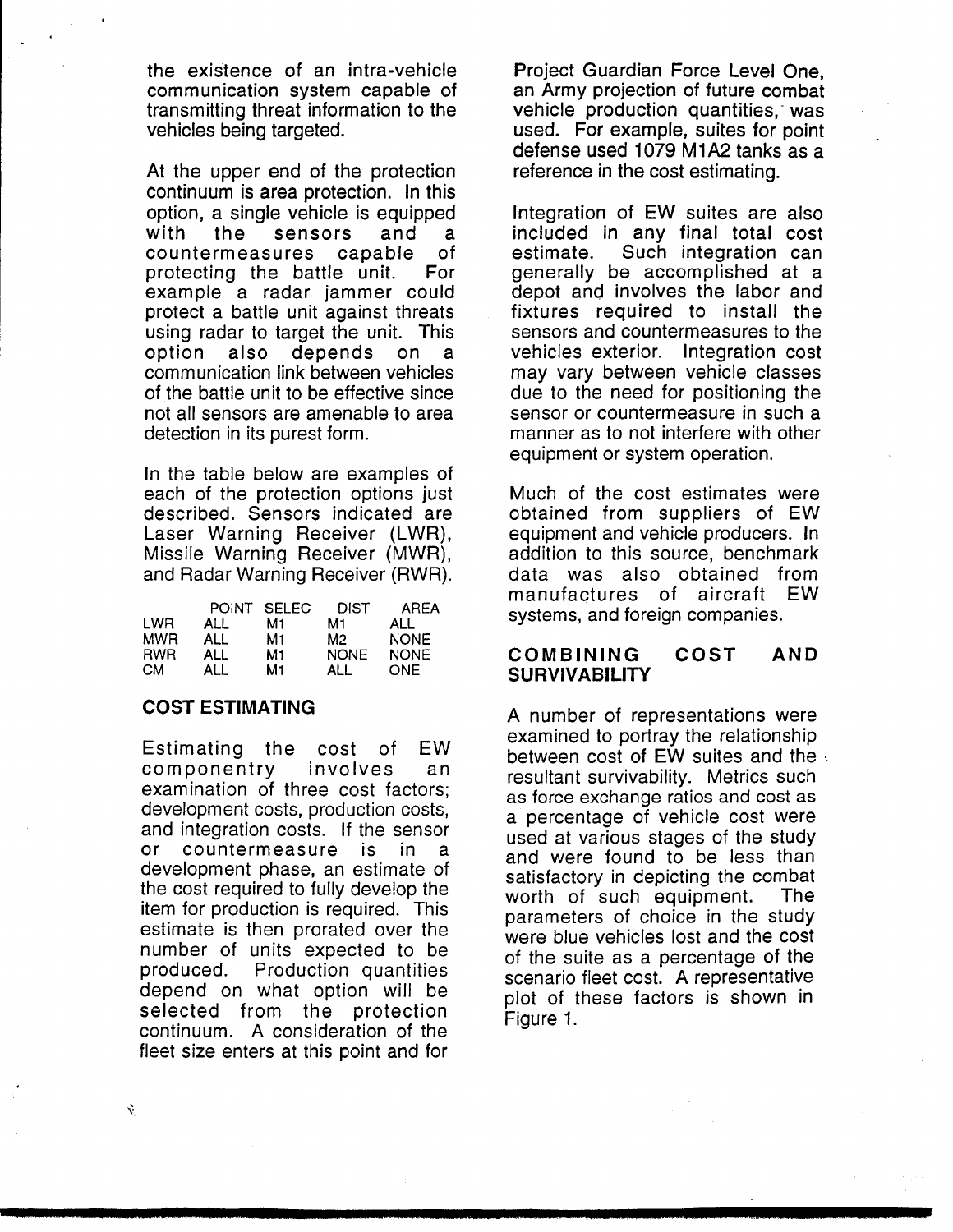

### **FIGURE**

EW suites that exist above this lower boundary of data points are ignored in the search for an optimum suite because they will be both less survivable and more expensive than the suites which lie near them and on the boundary.

There is a natural tendency at this juncture to try and convert both parameters into common units so that a suite on the boundary nearest to the origin could be selected as optimum; a minimum of both cost and vehicles lost. Unfortunately, the vehicle mix of blue losses varies with the particular suite analyzed.

Optimal suites can be selected by the simple expediency of accepting only those suites which save more than 20% of those vehicles which are lost in the baseline case (i.e., blue losses when no EW suites are deployed) and cost no more than 15% of the scenario fleet acquisition cost.

In order to affirm that the above selection of optimal suites satisfy a

minimum cost - minimum loss approximation, a second parameter was calculated called Net Return on Investment(NROI)

Cost of blue Cost of EW vehicles saved equip lost  $NROI = -$ EW cost to equip scenario vehicles

Suites with NROI values greater than one were judged to be near approximations to the min-cost / minloss conditions and subjected to further analysis. Selected and distributed protection options will generally show high NROI values compared with point defense since any reduction in the cost of the EW componentry greatly effects the denominator of the above equation.

## **RISK: A THIRD PARAMETER**

A formal process for estimating risk, developed by the Defense Systems Management College, was employed in Project Guardian. Risk should be thought of as a function of two. variables: the probability that something will fail (P), and the consequence of that failure (C). Estimates of these two variables for each sensor and countermeasure considered in the study were arrived at through a series of meetings with experts in the technologies involved.

The process consideres probability of failure due to hardware and software inmaturity and complexity and the likelihood that the component will fail to meet its prescribed performance goal or exit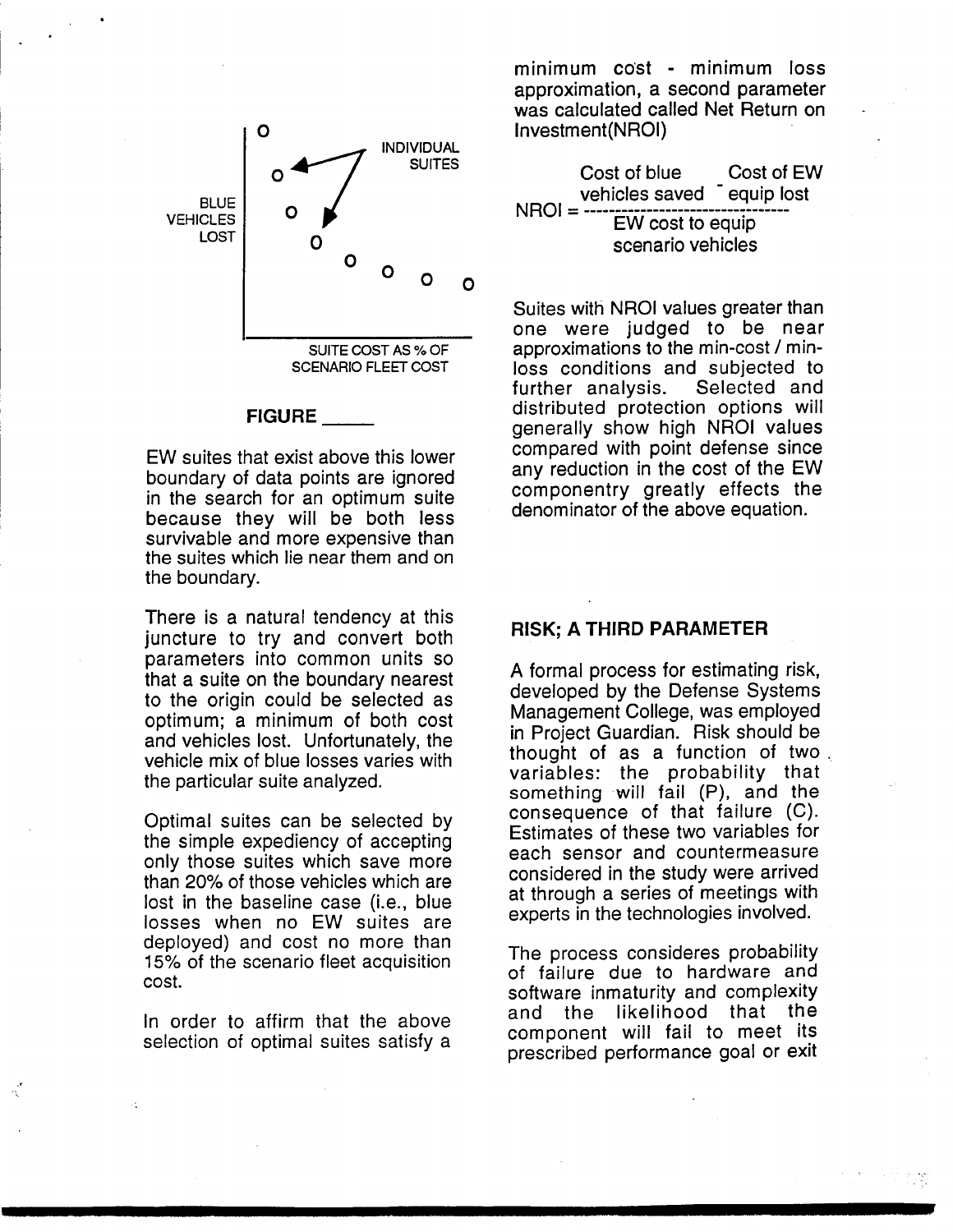criteria. Consequence covers impact on schedule, cost, and performance should failure occure.

The formal equation for risk using this process is as follows

# $B = P + C - PC$

where P and C vary between zero and one. Figure 2 shows some representative results for the risk of three different suites. The curves labeled  $R=.3$ ,  $R=.7$  and  $R=.10$  are isorisk curves. Suite #1 has a risk value of .57 and is considered to have medium risk. Suite #2 risk value is .97 and has a very high risk. Suite # 3 risk value is .87. The topography of this equation depicts a risk adverse approach to risk taking.



# Figure 2

Both probability and consequences for given suite can be mitagated if redundancy is built in or if the sensors and countermeasures are

capable of handling more than one threat. In the case that a series of misfortunes can occur within the suite as it counters the threat, the highest probability and greatest consequense is generally assumed.

The process of estimating risk is most effective when a relatively large group of experts are employed. This diversity of opinion leads to fruitful discussions and can, in some instances, lead to the generation of ideas on how to modify the suite in order to reduce the probability of failure or lessen the consequences of system malfunction.

## PUTTING IT ALL TOGETHER

Combining combat effectiveness. cost, and risk can take a number of forms. One method used in Project Guardian was the use of a series of criteria or filters as subsequent stages of the analysis were performed. For instance, the criteria used after combat simulation was the requirement that only those suites that saved more than 20% of the blue vehicles lost in the baseline be passed on to the next stage of the analysis. At the cost estimating stage, the criteria employed eliminated any suite whose cost to equip the scenario fleet cost more than 15% of the cost to aguire the vehicles within the scenario fleet. At this point, only those suites which were approximately near the mincost, min-loss region survive the process. Net Return On Investment serves to suppliment or reaffirm that second phase of the filtering process. The final filter is risk. Medium risk or even high risk suites can survive this final stage if the risks are balanced by the utility of the suite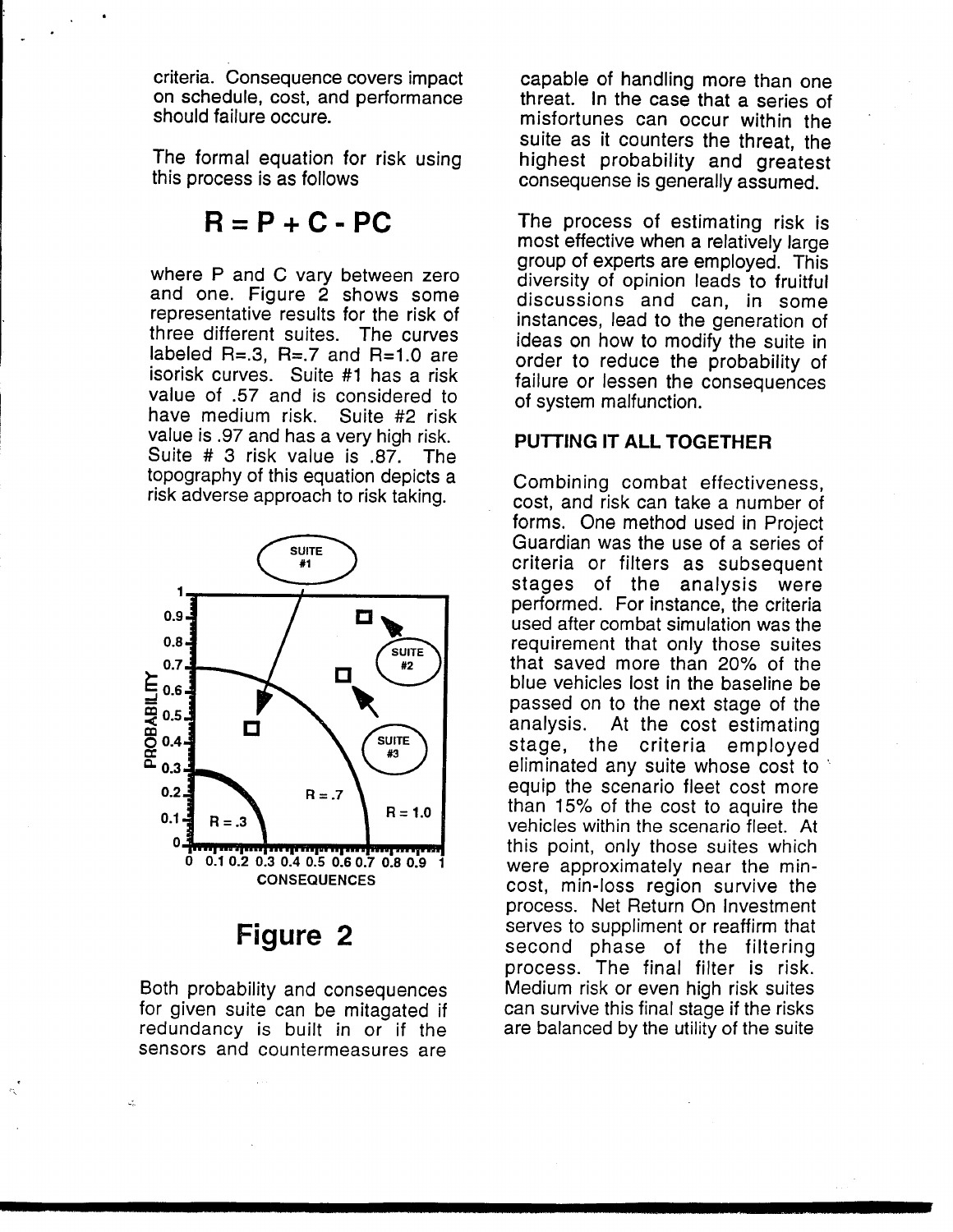to counter a wide range of anti-armor threats.

Graphically these three criteria can plotted on the same chart to permit comparison. Figure 3 is one such plot using hypothetical suite data.



Future applications of Projedt Guardian are envisioned to cope with the changing world of combat. Advances in threat technology, EW sensors and countermeasures, and other survivability factors can be readily be incorporated into the permit effective process to development of combat equipment well in advance of future combat.

### **CONCLUSIONS**

Project Guardian utilized a unique process normally reserved for the evaluation of a combat system already under development. The process of evaluating combat effectiveness. cost. and technological and operational risk of survivability measures which are still in the R&D stage provides improved focus for advanced development of such equipment. Using simulations already accredited for major acquisiion decisions, costs estimated from privious applications of the components, and a standardized risk methodology, the Guardian process permits an effective selection from a myriad of EW components those suites which have the best chance of providing significant combat worth.